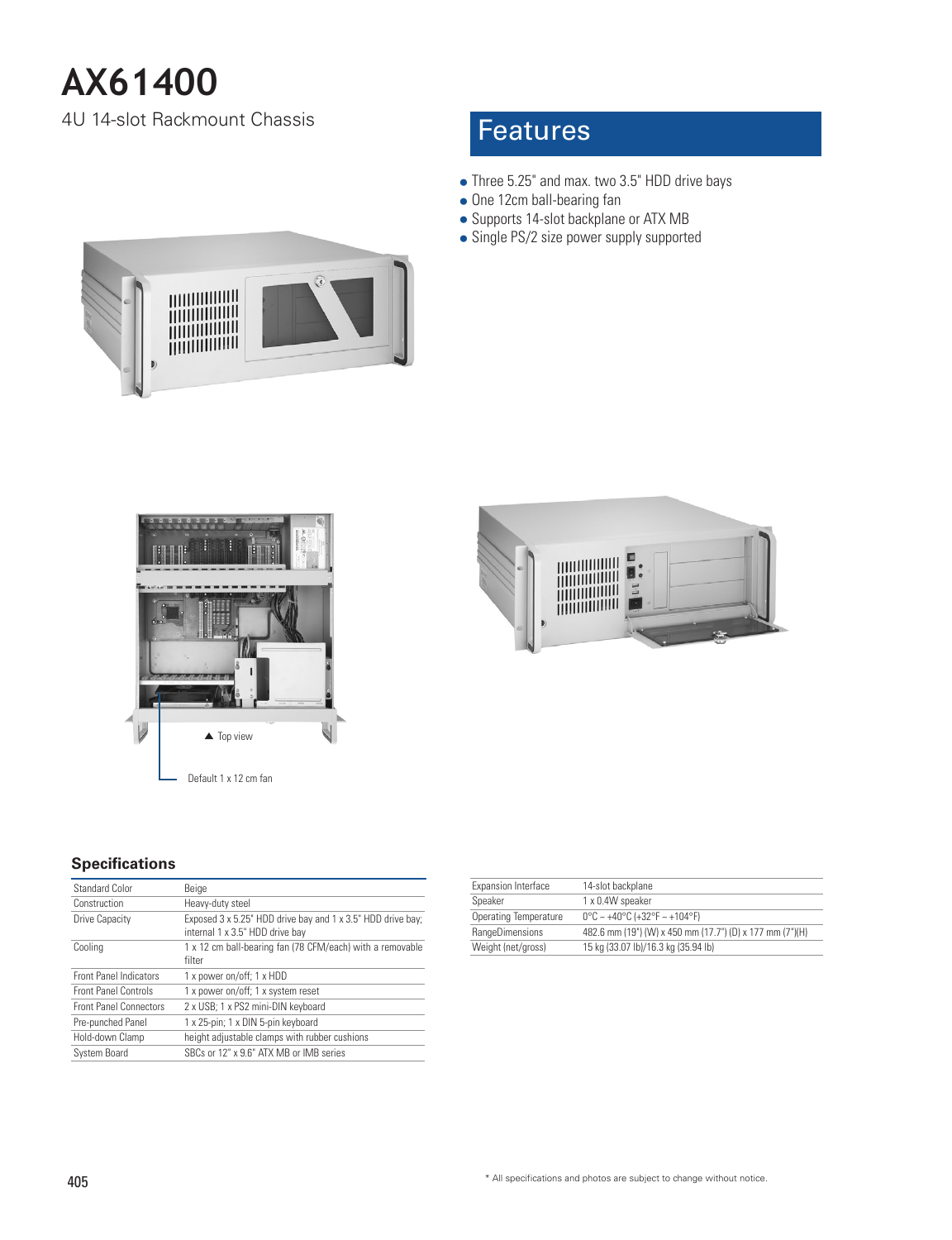#### **Power Supply Specifications**

| <b>Items</b>                     | Watt                     |                       | <b>Specifications</b>                                                                                   |                  |
|----------------------------------|--------------------------|-----------------------|---------------------------------------------------------------------------------------------------------|------------------|
|                                  |                          | Input                 | <b>Output</b>                                                                                           | <b>MTBF</b>      |
| PS302-<br>XP <sub>2</sub>        | ATX 300W<br>(PFC)        | AC 100~340V<br>(Auto) | $+5V(216A)$<br>$+12V1@17A$<br>$+12V2@17A$<br>$-12V@0.3A$<br>+5VSB @ 2.5A<br>$+3.3V$ @ 19A               | 100,000<br>hours |
| <b>PS400-</b><br>XP <sub>2</sub> | <b>ATX 400W</b><br>(PFC) | AC 90~264V<br>(Auto)  | $+5V$ @ 20A<br>$+12V1@16A$<br>$+12V2@16A$<br>$-12V@0.5A$<br>+3.3V @ 20A<br>+5VSB @ 2.5A                 | 100,000<br>hours |
| PS500-<br>XP <sub>2</sub>        | <b>ATX 500W</b><br>(PFC) | AC 90~264V<br>(Auto)  | +5V @ $24A$<br>+12V @ 34A<br>+12V1 @ 17A<br>$+12V2@17A$<br>$-12V@0.8A$<br>+3.3V @ 24A<br>$+5VSB @ 2.5A$ | 100,000<br>hours |

#### **Ordering Information**

| AX61400T(W)B/X400 | 14-slot version, with one 12 cm fan, ATX 400W power supply            |
|-------------------|-----------------------------------------------------------------------|
| AX61400T(W)B/X300 | 14-slot version, with one 12 cm fan, ATX 300W power supply            |
| AX61400T(W)M/X400 | MB version, with one 12 cm fan, ATX 400W power supply                 |
| AX61400T(W)M/X300 | MB version, with one 12 cm fan, ATX 300W power supply                 |
|                   | *Specifications and certifications are based on options and may vary. |

\*\* T-Black color; W-Beige color

### **Backplane Options**

| <b>PICMG 1.0</b> |                                                |                |
|------------------|------------------------------------------------|----------------|
| <b>Models</b>    | <b>Slots per Segment</b><br>(ISA/PCI/PCIe/CPU) | <b>Segment</b> |
| ATX6022/13L      | 8/4/0/1                                        | Single         |
| ATX6022/14G      | 1/12/0/1                                       | Single         |
| ATX6022/14GP7    | 6/7/0/1                                        | Single         |
| ATX6022/14       | 9/4/0/1                                        | Single         |
|                  |                                                |                |

#### **PICMG 1.3**

| Systems for<br>Transportation                                     |                |                                                |               |
|-------------------------------------------------------------------|----------------|------------------------------------------------|---------------|
|                                                                   | <b>Segment</b> | <b>Slots per Segment</b><br>(ISA/PCI/PCIe/CPU) | <b>Models</b> |
| Embedded<br>Field<br>Controllers<br>Embedded<br><b>MicroBoxes</b> | Single         | 4/4/5/1                                        | <b>FAB100</b> |
|                                                                   | Single         | 0/13/0/1                                       | <b>FAB101</b> |
|                                                                   | Single         | 0/10/2/1                                       | <b>FAB112</b> |
|                                                                   | Single         | 0/4/8/1                                        | <b>FAB113</b> |
|                                                                   | Single         | 0/8/4/1                                        | <b>FAB114</b> |
| Industrial<br>Darahana                                            | Single         | 0/7/6/1                                        | <b>FAB118</b> |
|                                                                   | Single         | 0/10/2/1                                       | <b>FAB119</b> |

Barebone Systems Industrial

Embedded

Chassis

Backplanes

Power Supplies

Appendix

Peripherals & Accessories

## **Dimensions**



92.00

**INSPO** 

184.00

 $\overline{a}$ 

 $92.00$